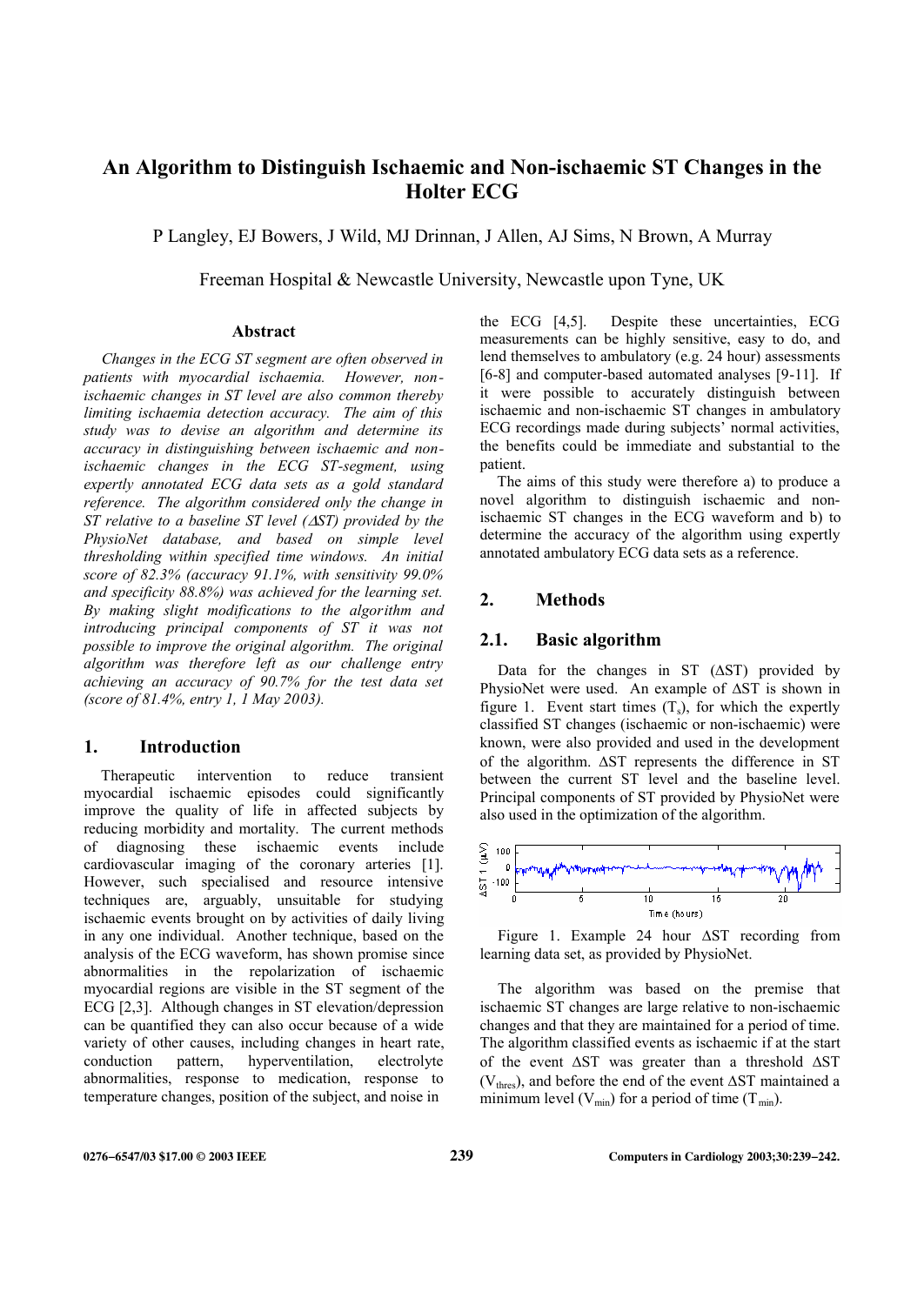

Figure 2. Illustration of amplitude thresholds and time intervals used in the algorithm.



Figure 3. Flow chart for automatic ischaemic event classification.

The end of an event  $(T_e)$  was defined as the time at which  $\Delta ST$  fell below the threshold for a further period of time (T<sub>thres</sub>). Figure 2 defines the relevant  $\Delta ST$  and time thresholds. Figure 3 provides a flow chart for the automatic classification of events.

This basic algorithm gave results that were highly sensitive (identified nearly all ischaemic events) but not specific (many non-ischaemic events were classified as ischaemic), see section 3.1.

# **2.2. Algorithm optimization**

With a view to optimizing the algorithm, we investigated the effect of reclassifying as non-ischaemic those events which were classified as ischaemic by the algorithm according to; i) the number of threshold crossings and ii) thresholds on the Mahalanobis distance from the first five principal components of the ST signals.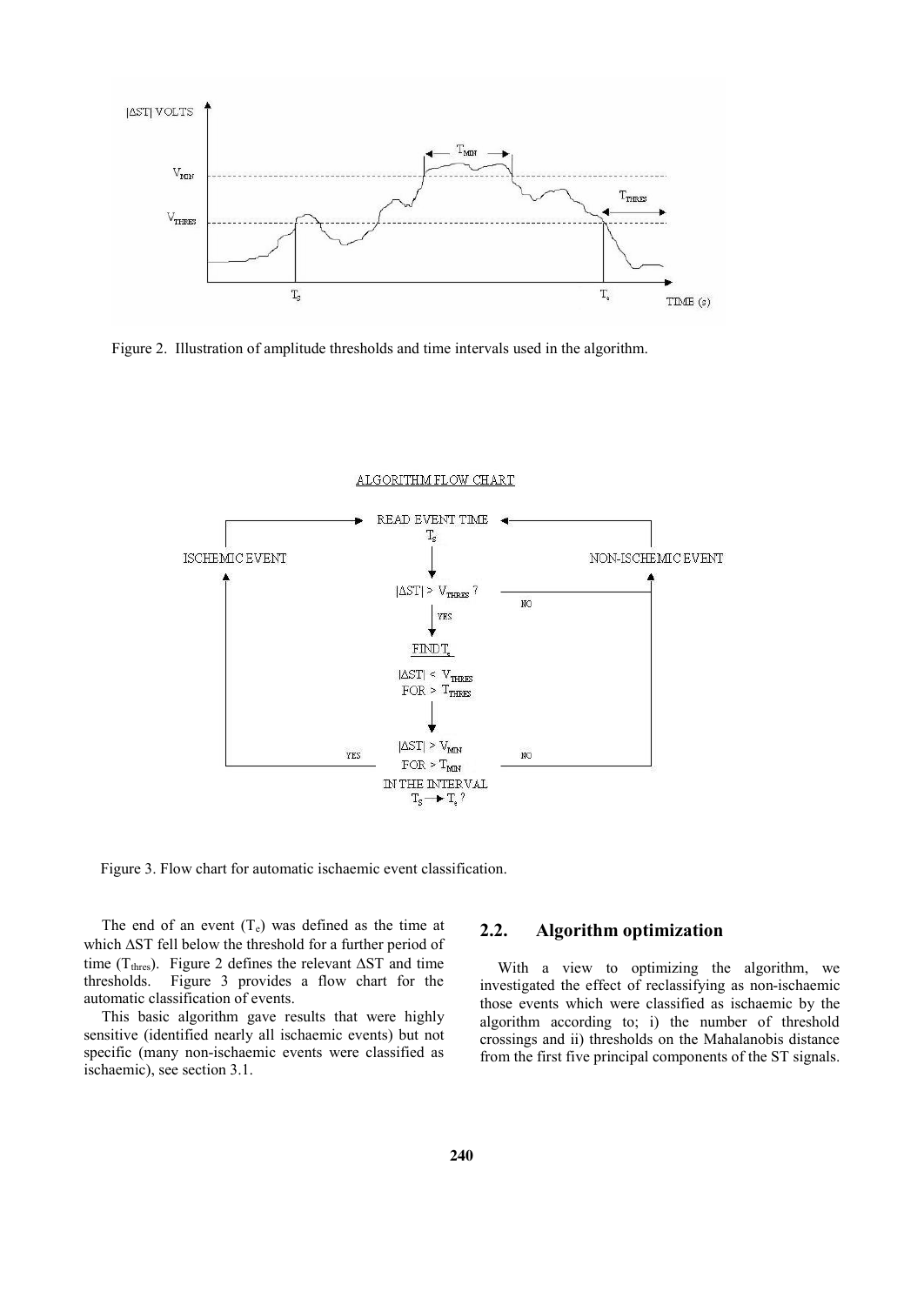### **2.2.1. Number of threshold crossings**

We hypothesized that in ischaemia ST changes would occur rapidly with fewer crossings of the threshold voltage than artifactual ST changes. An additional parameter, the number of threshold level crossings  $(N_{cross})$ for a specified threshold level  $(V_{cross})$ , was calculated for those events classified as ischaemic.

#### **2.2.2. Principal component analysis**

Principal component analysis of the ST time series has been reported to be more sensitive to ischaemic changes. Threshold levels were applied to the time series of the Mahalanobis distance from the first five principal components of the ST. For events classified as ischaemic by the basic algorithm, these events were reclassified as non-ischaemic if in the principal component time series the threshold level  $(V_{\text{kltmin}})$  was not maintained for a period  $(T_{\text{kltmin}})$ .

### **2.3. Analysis**

To evaluate the algorithms under different  $\Delta ST$  and time thresholds, the sensitivity, specificity, accuracy and challenge score (number of correct classifications  $$ number of incorrect classifications  $(\%)$ , were calculated.

# **3. Results**

#### **3.1. Basic algorithm**

The results for altering the values of  $V_{\text{min}}$ ,  $T_{\text{min}}$  and  $T_{\text{thres}}$  while keeping Vthres = 50  $\mu$ V are shown in table 1. Figure 4 shows examples of  $\Delta ST$  for which correct and incorrect classifications were made.

Table 1: Results from the learning set to investigate the effect of altering three variables.

|           |     |     |               | $V_{\text{min}}$ T <sub>min</sub> T <sub>thres</sub> Sensitivity Specificity Accuracy Score |      |      |
|-----------|-----|-----|---------------|---------------------------------------------------------------------------------------------|------|------|
| $(\mu V)$ | (s) | (s) | $\frac{6}{2}$ | $\frac{6}{2}$                                                                               | (%)  | (%)  |
| 100       | 30  | 40  | 99.0          | 88.8                                                                                        | 911  | 82.3 |
| 110       | 30  | 40  | 85.6          | 91.0                                                                                        | 89.8 | 79.6 |
| 100       | 34  | 40  | 94.3          | 89.8                                                                                        | 90.8 | 81.6 |
| 100       | 30  | 36  | 99.0          | 88.8                                                                                        | 911  | 823  |



Figure 4. Examples from top to bottom of a) ischaemic event (correctly classified), b) non-ischaemic event (correctly classified), c) ischaemic event classified as non-ischaemic, d) non-ischaemic event classified as ischaemic.

# **3.2. Number of threshold crossings**

We maintained  $V_{thres}$ ,  $V_{min}$ ,  $T_{thres}$  and  $T_{min}$  at 50  $\mu V$ , 100  $\mu$ V, 40 s and 30 s respectively and investigated the effect of altering the threshold for  $N_{cross}$  when  $V_{cross}$ equaled  $50 \mu V$  and  $100 \mu V$  as shown in table 2 below.

Table 2: Results from the learning set to investigate the effect of altering  $N_{cross}$  at two different thresholds.

| $N_{cross}$    | cross     | Sensitivity | Specificity    | Accuracy | Score |
|----------------|-----------|-------------|----------------|----------|-------|
|                | $(\mu V)$ | $(\%)$      | $\binom{0}{0}$ | $(\%)$   | (%)   |
| $\overline{2}$ | 50        | 62.0        | 95.3           | 87.8     | 75.5  |
| 3              | 50        | 77.1        | 93.4           | 89.7     | 79.5  |
| 4              | 50        | 84.1        | 92.0           | 90.2     | 80.3  |
| 5              | 50        | 87.8        | 91.0           | 90.3     | 80.6  |
| 6              | 50        | 91.6        | 90.4           | 90.6     | 81.3  |
| 10             | 50        | 97.0        | 89.2           | 91.0     | 82.1  |
| 25             | 50        | 99.0        | 88.9           | 91.1     | 82.4  |
| 32             | 50        | 99.0        | 88.9           | 91.1     | 82.4  |
| 50             | 50        | 99.0        | 88.9           | 91.1     | 82.3  |
| 15             | 100       | 93.3        | 89.3           | 90.2     | 80.4  |
| 25             | 100       | 95.8        | 89.1           | 90.6     | 81.3  |
| 35             | 100       | 97.8        | 89.0           | 91.0     | 81.9  |